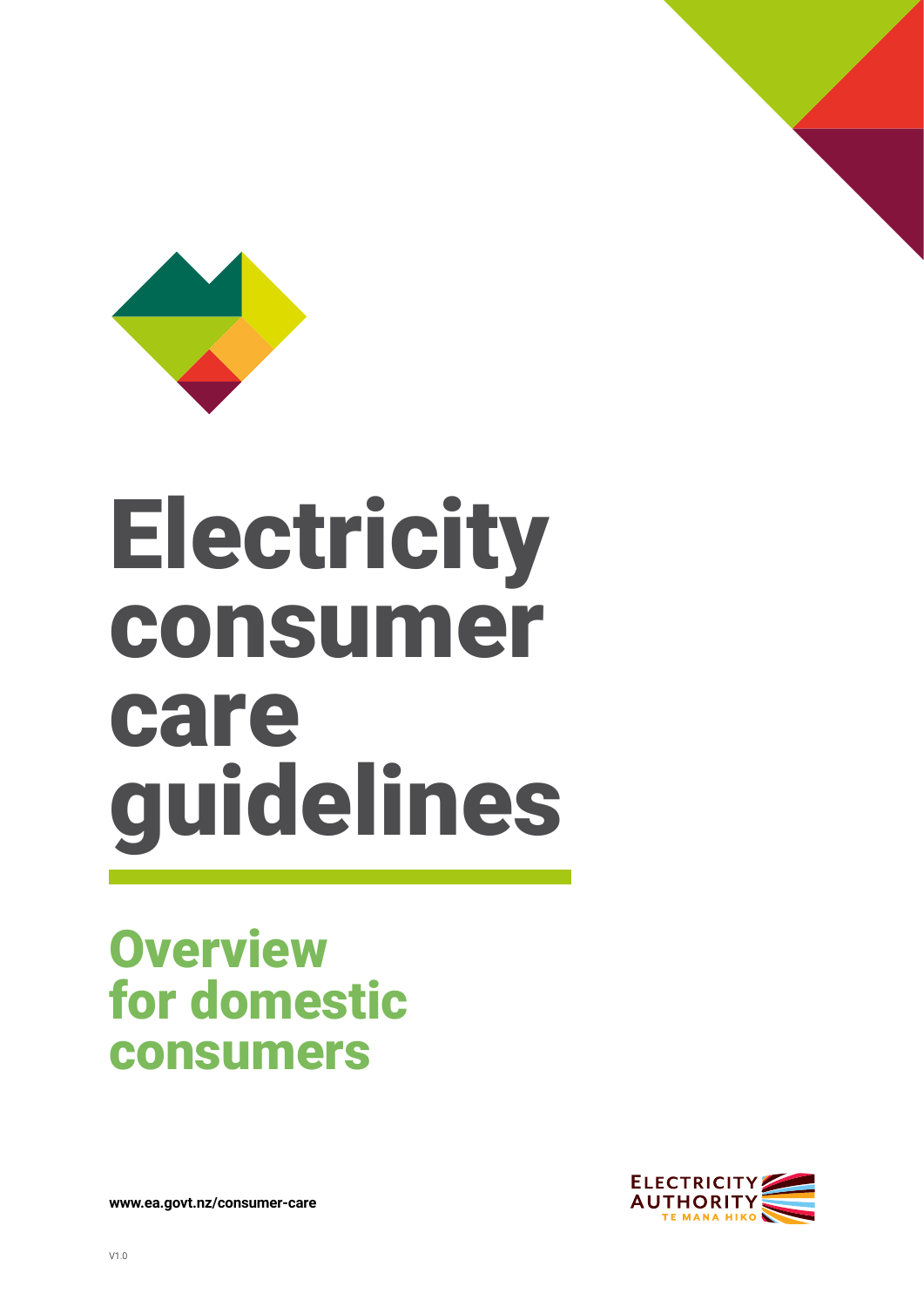## Contents

#### **[Electricity and you](#page-2-0)**

Consumer care guidelines for domestic consumers.

**3**

**4**

What does this mean for you?

#### **An electricity [retailer's consumer](#page-3-0)  care policy**

What you should do.

When you should call.

What to do if your retailer is not following its own consumer care policy.

**[How your electricity](#page-4-0)  retailer should work with you**

#### **5**

**7**

What a retailer should do.

What a retailer should not do.

Work together to keep things on track.

Your privacy.

Offer communication and payment preferences.

Be clear about costs.

#### **When you need help**

If you miss a bill or can't [afford the electricity you need.](#page-6-0) 

If you need someone to act on your behalf.

Finding an electricity retailer.

If you want to make a complaint.

Advice and support.

#### **[Medically dependent](#page-8-0)  consumers (MDC)**

**9**

Does your health depend on electricity?

How to prove you're medically dependent.

How to register with your electricity retailer as medically dependent.

Your retailer's responsibilities.

What can you do if a retailer does not accept your application?

You're medically dependent, and your electricity is out, what do you do?

#### **What to do if you [have no electricity](#page-10-0)**

**11**

Disconnection for non-payment.

Your electricity supply has failed.

#### **Additional [information](#page-11-0)**

**12**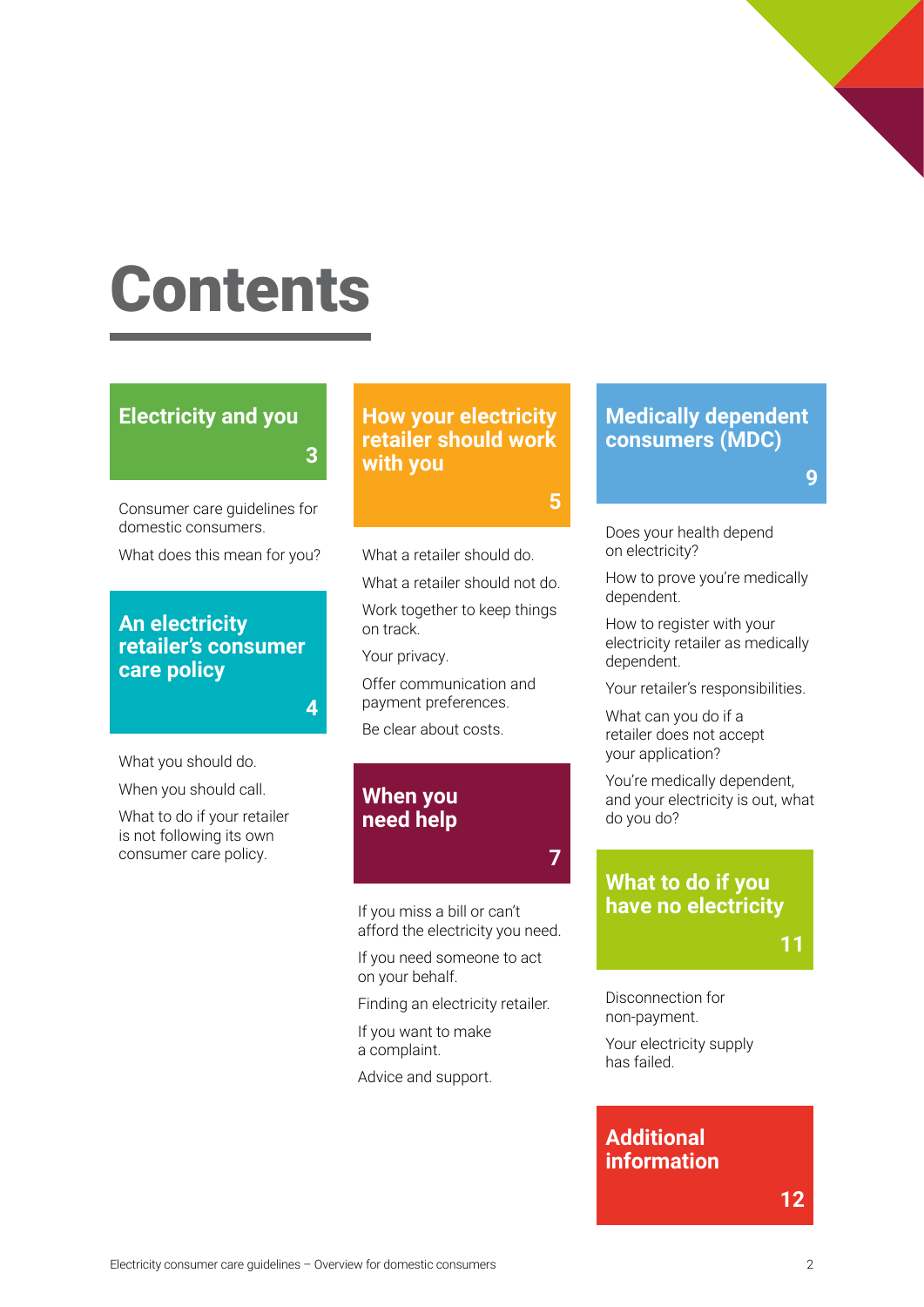### <span id="page-2-0"></span>**Electricity** and you



Electricity is crucial to both wellbeing and the economy. For many of us, it's something we take for granted. For others, being able to use and afford enough electricity to stay well can be difficult.

When people are experiencing challenges in their lives, having reduced access to electricity or trouble paying bills can add to those challenges or cause serious harm.

#### **Consumer care guidelines for domestic consumers**



In 2021, the Electricity Authority published voluntary consumer care guidelines focusing electricity retailers on providing a consistent and supportive standard of service.

The purpose of the guidelines is to guide electricity retailers:

- **•** in adopting behaviours and processes that foster positive relationships with domestic consumers; and
- **•** in helping domestic consumers maximise their potential to access and afford a constant electricity supply suitable for their needs; and
- **•** in helping domestic consumers minimise harm caused by insufficient access to electricity or by payment difficulties.

This document refers to **electricity retailer, customers** and **consumers.**

An electricity retailer — often called a power  $companv - is an oraanisation that involves its$ customers directly for their home electricity supply.

Customers are the people who have contracts with electricity retailers for their home power supply. Consumers are all the people who use electricity; for example family and friends living with the customer.

#### **What does this mean for you?**

Electricity retailers following the guidelines will work with you to help you access and afford a constant supply of electricity to meet your household's needs.

Electricity retailers will also work with you if at any time you have difficulty paying an electricity bill. It is therefore important you respond when the electricity retailer attempts to contact you.

People still need to pay their bills — electricity retailers have a right to be paid. The focus is on working with customers to find solutions and keep their electricity connected.

This booklet provides information to the public on the type of experience you can expect from electricity retailers following the guidelines. The information in this booklet is not legal advice.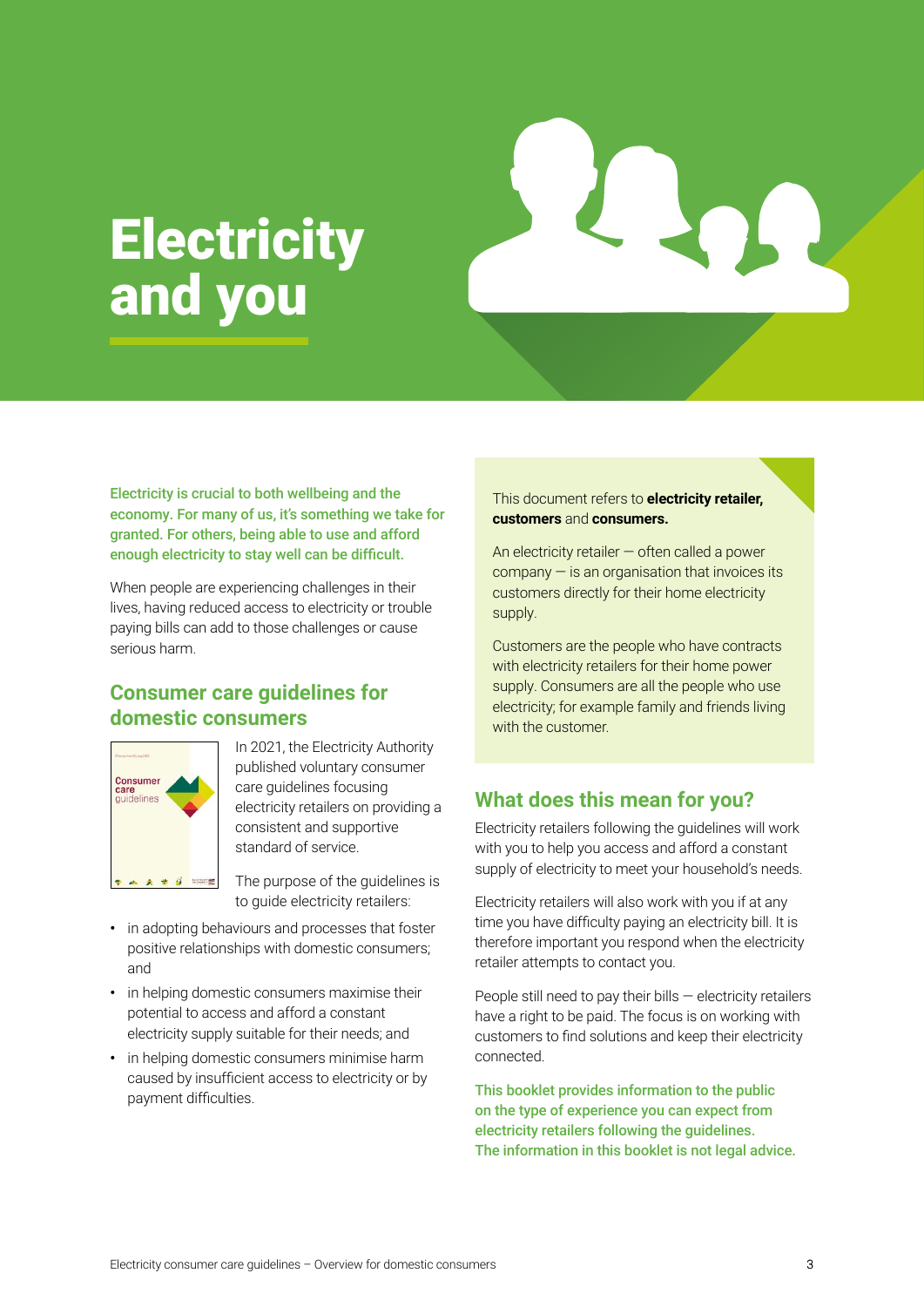### <span id="page-3-0"></span>An electricity retailer's consumer care policy

Under the consumer care guidelines, electricity retailers should publish a **consumer care policy**. It will be available on their website and can be provided to you on request. It's an important document to read.

A retailer's consumer care policy is a public commitment explaining their approach to consumer care. From this, you see how they promise to behave and support you – especially if you are experiencing challenging circumstances that affect your ability to access and afford electricity.

#### **What you should do**

Ask your chosen electricity retailer if they have a consumer care policy and how you can access it, so you know what options and help are available to you.

#### **When you should call**

If you're having difficulties for any reason, contact your electricity retailer as soon as possible — they're committed to helping.

#### **What to do if your electricity retailer is not following its own consumer care policy**

#### **Talk to your electricity retailer**

Each electricity retailer has a complaints process. You can ask your retailer for details or find details on their website.

#### **Taking a complaint to Utilities Disputes**

If your retailer doesn't resolve a complaint to your satisfaction, you can take it to **Utilities Disputes**. Utilities Disputes resolves complaints about electricity retailers. The service is free, independent and fair.

**You can make a complaint via an online form at [udl.co.nz/makeanenergycomplaint](http://udl.co.nz/makeanenergycomplaint) or by live chat via the website. You can also email [info@utilitiesdisputes.co.nz](mailto:info@utilitiesdisputes.co.nz). or call 0800 223 340.**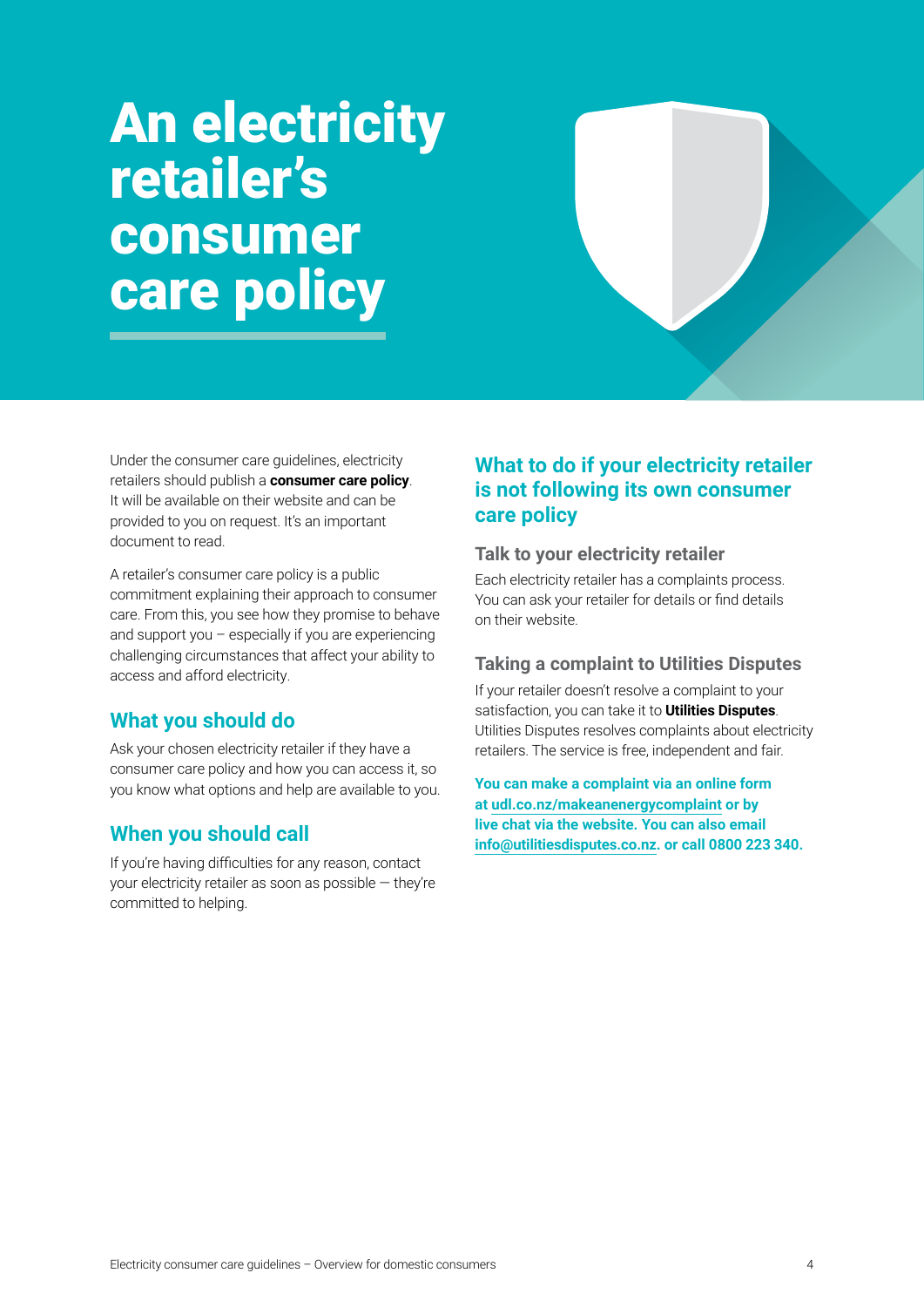### <span id="page-4-0"></span>How your electricity retailer should work with you

#### **What an electricity retailer should do**

Electricity retailers following the consumer care guidelines should be supportive and treat you with understanding and respect, whatever your circumstance, ethnicity, age, gender, or culture. They should also:

- **•** work with you to help you access and afford a constant supply of electricity to meet your household's needs
- **•** make information easy to access and provide advice so you can make informed decisions about the best options to meet the needs of your household
- **•** work proactively to support customers facing payment difficulties
- **•** provide you with advice to help you get connected if they cannot accept you as a customer.

#### **What an electricity retailer should not do**

- **•** Disconnect your electricity supply for non-payment without following the process set out in the consumer care guidelines, which includes providing you assistance and giving you reasonable time to pay or to agree to a payment plan.
- **•** Disconnect your electricity supply for any debt not related to the supply of electricity.
- **•** Disconnect your electricity supply for non-payment if someone in your household is a verified medically dependent consumer.
- **•** Disconnect your electricity supply for non-payment at a time that would put someone in your household at risk of serious harm, for example at night, during a severe weather event, or at other times when it would be difficult to reconnect.

**Disconnection for non-payment should only be a last resort measure.**

#### **Work together to keep things on track**

When a retailer understands your situation, it helps them to maximise your potential to access and afford a constant electricity supply suitable for your needs.

In the same way, some consumers' health may rely on medical devices or treatments that need electricity to work. Electricity retailers need to know if someone in your household depends on electricity so they can help to keep those people safe.

It's important for you to talk to your electricity retailer before things get out of hand. If you have asked for help in the past you can still request help again.

Whether you are experiencing difficulties now, can see them coming in the future, or if you're having trouble paying your bills, talk to your electricity retailer as soon as possible so they can help.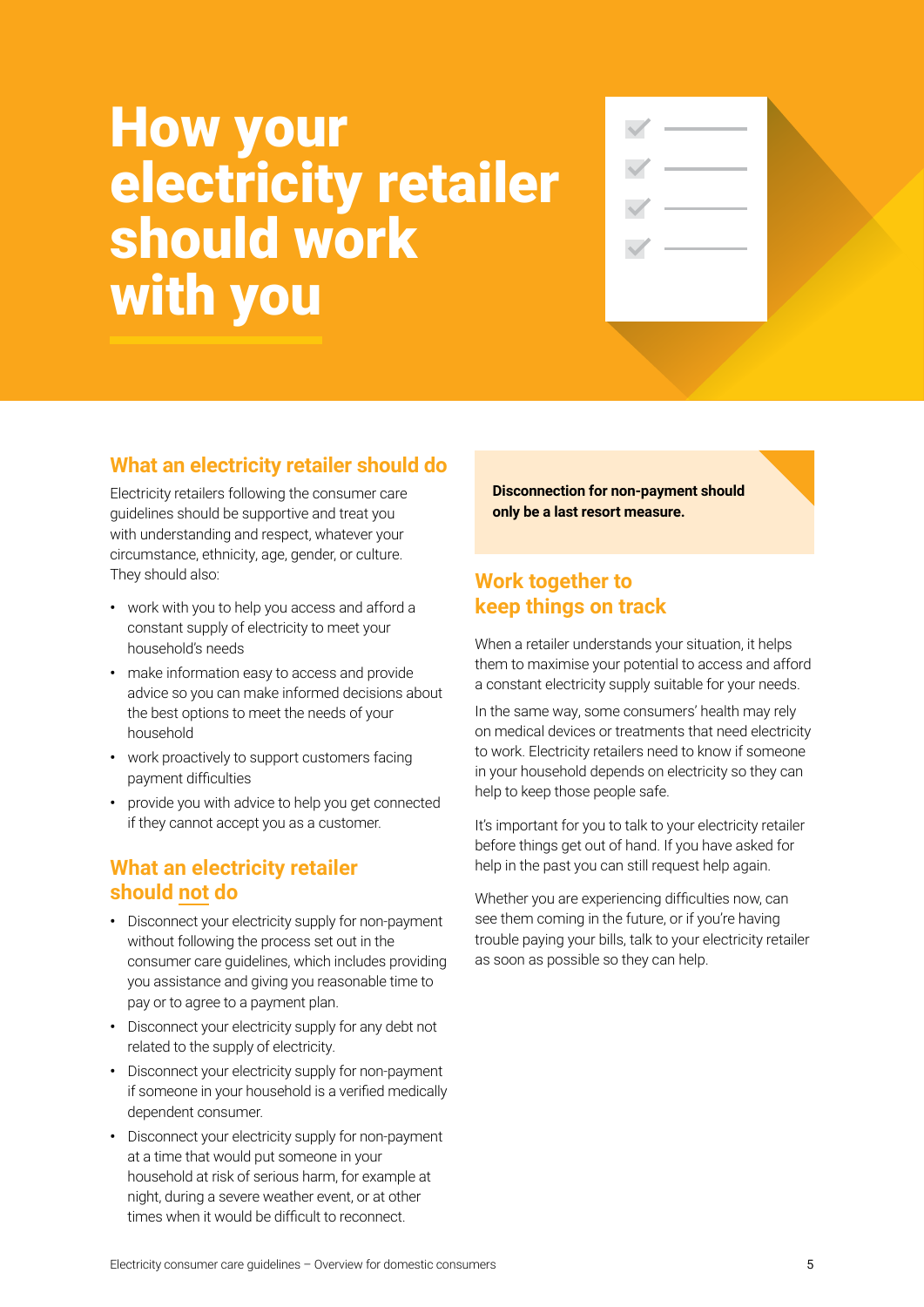### How your electricity retailer should work with you

#### **Your privacy**

To get the best results for you, your electricity retailer may need to record and store personal information about you in their systems. Electricity retailers must comply with relevant privacy laws.

#### **Offer communication and payment preferences**

Electricity retailers offer different ways to stay in touch.

When selecting an electricity retailer, you should check that their communication methods are suitable for you. For instance some electricity retailers offer an online service, others may offer landline, cellphone, mail, email or app messaging service. Some retailers may also communicate with you in your chosen language. You may have an option on the times of the day you prefer your electricity retailer to contact you.

To help you manage your budget, electricity retailers may offer options on how and when you wish to pay. Payment options could include weekly, monthly or smoothpay (where you pay the same amount each month), direct debit or direct credit, or cash payments. You may be able to choose which day of the week and how you receive your bill— e.g., mail, email or via an app.

You can talk to your retailer about the choices you have. Your retailer can help you understand what might work best for you. If your retailer does not provide choices that suit you, you should choose another retailer who does.

#### **Be clear about costs**

Electricity retailers should include information on all fees and bonds in their consumer care policy, even if these are published elsewhere on their website.

If your electricity retailer charges you a large fee, or if your bill is more than you can afford, you should talk to them about payment options to help you manage the situation as soon as possible.

#### **Fees**

A fee is what your electricity retailer charges for a specific product or service over and above your electricity supply. Examples may include administration fees for disconnection or reconnection or break fees for terminating a fixed-term contract early.

#### **Bonds**

A bond is an upfront lump-sum payment your retailer can use to cover potential unpaid debt. If a bond is required, your retailer should set it at a reasonable level. Usually, a bond is refunded once you have paid your bills on time for 12 months in a row.

#### **Your bill**

Your bill should clearly set out the total amount owing, the due date for payment, and how and where to pay. Your electricity retailer should use actual meter readings where possible rather than estimates for invoicing.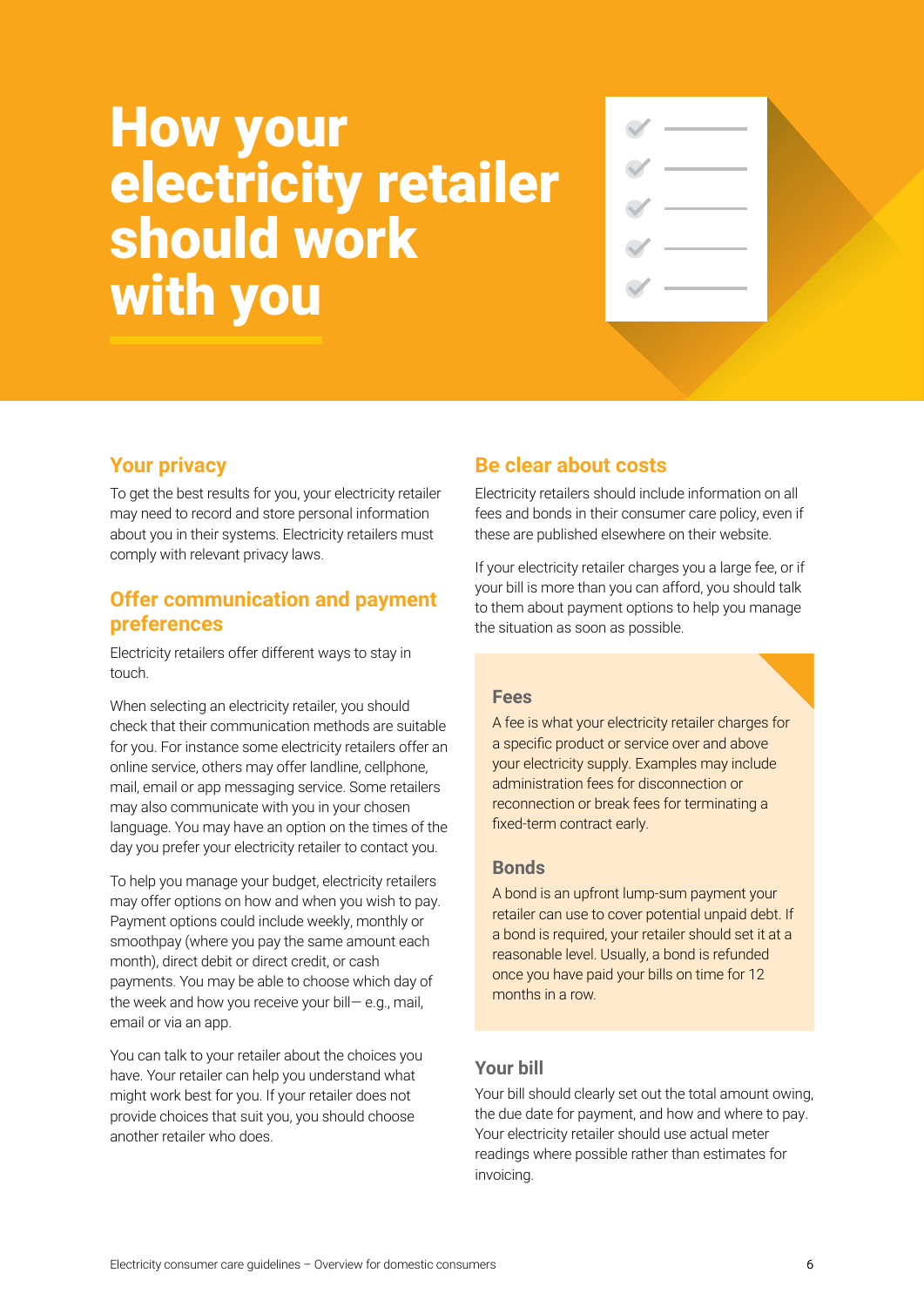### <span id="page-6-0"></span>When you need help

#### **If you miss a bill or can't afford the electricity you need**

There are many reasons why you might find yourself struggling to pay your electricity bills. If you communicate openly and quickly with your electricity retailer, they should work with you to find a solution to help you stay connected and avoid a build-up of debt.

Depending on your situation, your electricity retailer could:

- **•** provide practical advice on your energy use and how to lower costs
- **•** move you to a different or more suitable pricing plan or payment arrangement
- **•** link you with a support agency for help.

The overall aim is to help you stay connected and avoid a build-up of debt, while having access to the electricity you need.

Whether you are experiencing difficulties now, can see them coming in the future, or if you're having trouble paying your bills, talk or respond to your electricity retailer as soon as possible so they can help.

#### **If you need someone to act on your behalf**

If you need to, you can nominate another person you trust to act on your behalf. This person is known as an **alternate contact person**. An alternate contact person could become the primary contact for your electricity retailer. An alternate contact person can also be used if your retailer is unable to contact you. Sometimes people choose an alternate contact who already supports them in this way with other aspects of their lives.

You can also nominate a **support person** to work alongside you to help with issues relating to your electricity supply. You might choose a friend, family member, or someone from a community organisation or support service like a financial mentor. Alternate contacts and support persons should not work for your electricity retailer.

If you wish to use an alternate contact or support person, you should:

- **•** provide your electricity retailer with your nominee's details and their preferred ways of being contacted
- **•** authorise your electricity retailer to contact your nominee to check they are happy to act on your behalf, that their details are correct and can be stored by your electricity retailer
- **•** let your electricity retailer know if this person changes. Your electricity retailer must also tell you if your nominee has decided not to act on your behalf.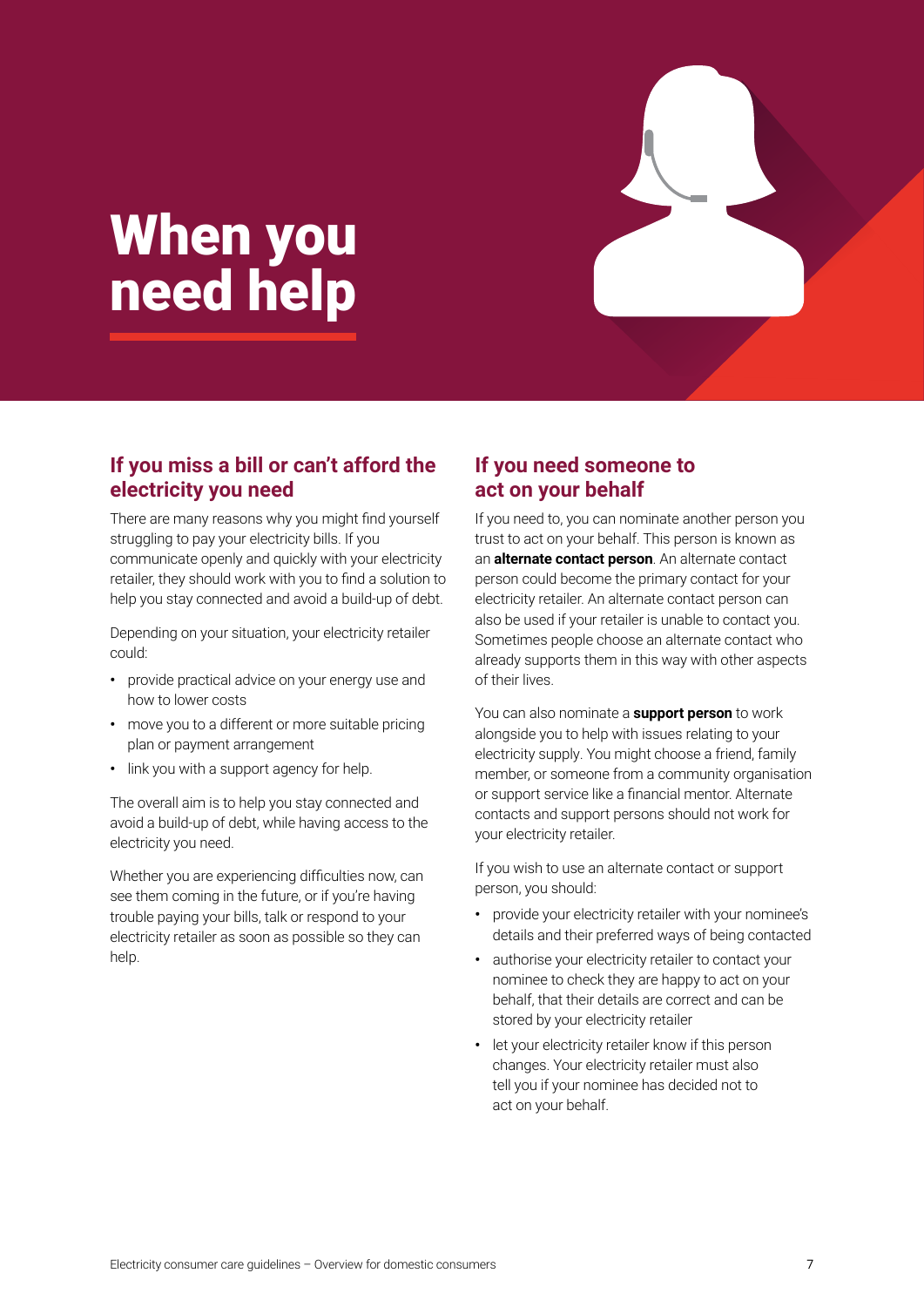### When you need help

#### **Finding an electricity retailer**

Sometimes retailers might turn you down and choose not to provide you with electricity. Some reasons might include a poor credit rating, they're not active in your area, or perhaps the electricity meter set up at your premises means they can't offer you any of their pricing plans.

#### **If you have a poor credit history**

When looking for an electricity retailer, it can be helpful to provide detailed information about your situation. Electricity retailers who are hesitating to accept a new customer because of a poor credit record, should carefully consider additional relevant information, for example:

- **•** whether you are working with and acting on the advice or assistance received from a support/ social agency in good faith; and
- **•** whether your poor credit record is the result of historical financial pressures which are no longer affecting you.

#### **If an electricity retailer turns you down**

If an electricity retailer does turn you down, they should discuss the reason why and what you can do to solve the problem. You might need a payment or pricing plan that offers more flexibility, or you might need a different electricity meter setup.

Your retailer will also have details about where you can go for help if you are experiencing financial hardship, including Government agencies and financial mentoring services. Many of these services can support you to find a retailer.

Pricing plan comparison websites like [powerswitch.org.nz](http://Powerswitch.org.nz) can help you discover other electricity retailers and pricing plans in your area that may suit your needs better.

#### **If you want to make a complaint**

#### **Talk to your electricity retailer**

Each electricity retailer has a complaints process. You will find details on their website, and your electricity bill, along with different options for contacting your electricity retailer to register a complaint.

#### **Taking a complaint to Utilities Disputes**

If your retailer doesn't resolve a complaint to your satisfaction, you can take it to **Utilities Disputes**. Utilities Disputes resolves complaints about electricity retailers. The service is free, independent and fair.

You can make a complaint via an online form at [udl.co.nz/makeanenergycomplaint](http://udl.co.nz/makeanenergycomplaint) or by live chat via the website. You can also email  [info@utilitiesdisputes.co.nz.](mailto:info@utilitiesdisputes.co.nz) or call **0800 223 340**.

#### **Advice and support**

There are services that can provide additional help and support, more details are on page 12 of this document.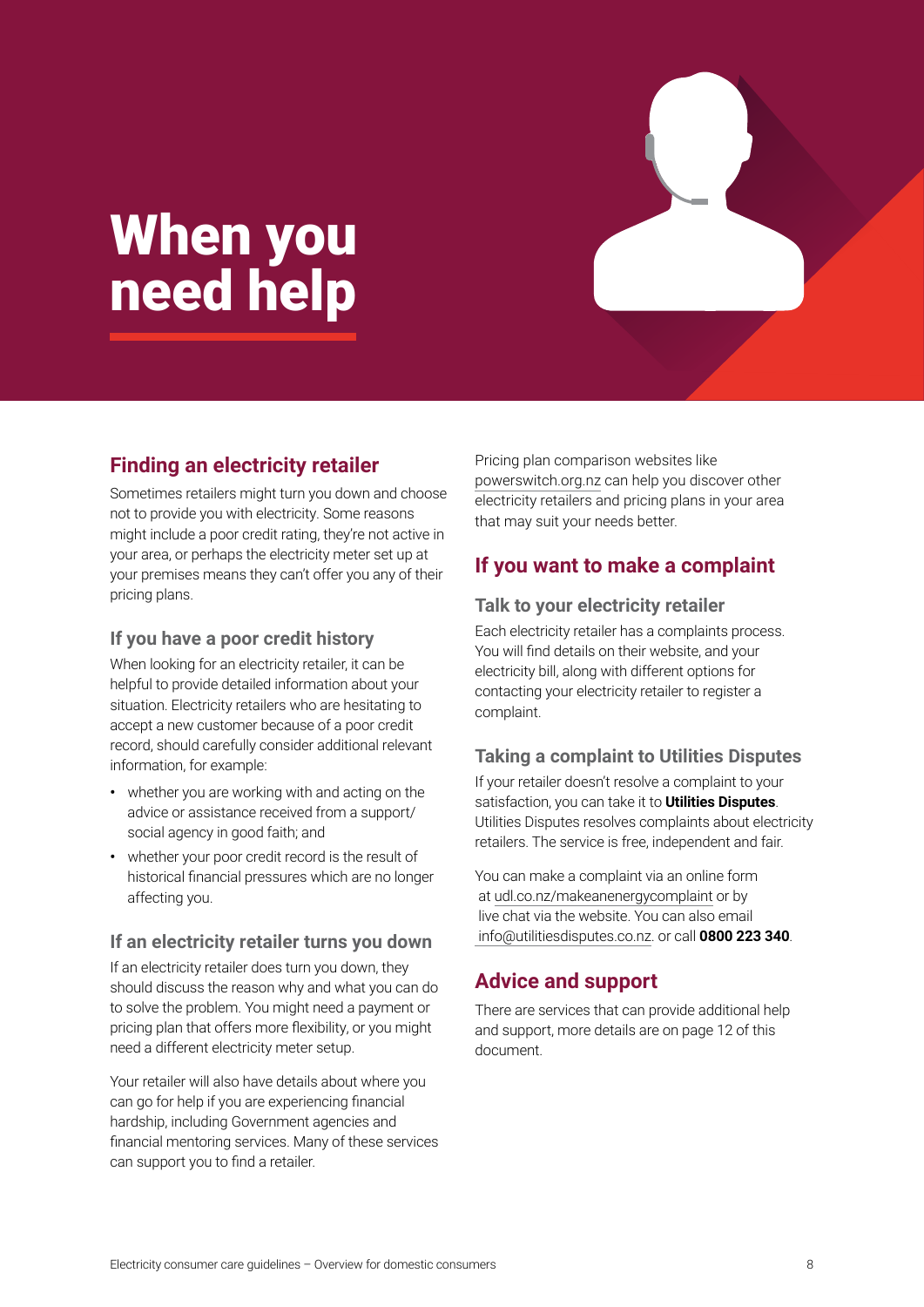### <span id="page-8-0"></span>**Medically** dependent consumers (MDC)



#### **Does your health depend on electricity?**

Access to electricity is important for everyone. However, some people, known as medically dependent consumers, rely on electricity to prevent serious harm to their health. This could be because a health practitioner has supplied or prescribed medical equipment which requires a constant supply of electricity.

If you or someone in your household is or could be medically dependent, you must let your electricity retailer know right away. If you are medically dependent ask the account holder for your household to tell the electricity retailer on your behalf. You can also contact the electricity retailer yourself if you prefer.

#### **How to prove you're medically dependent**

- **•** Consult a qualified health practitioner to discuss your situation.Qualified health practitioners include DHBs, private hospitals or GPs that have appropriate registration and qualifications.
- **•** If you qualify as a medically dependent consumer, your health practitioner will give you a notice to pass to your electricity retailer as soon as possible. Keep a copy for yourself.
- **•** This notice is called a **Notice of Potential Medically Dependent Consumer Status (an HP Notice)**, confirming your medically dependent status. You can find an HP Notice template at [ea.govt.nz/consumer-care](http://ea.govt.nz/consumer-care).

If you choose to switch to another retailer, you will need to provide the HP Notice to the new electricity retailer too. **Your new retailer will not know you are medically dependent if you don't tell them.**

Power cuts happen from time to time in New Zealand, for many reasons. Even if you are medically dependent, a constant electricity supply cannot be guaranteed. Your health practitioner should agree an **emergency response plan** with you. This provides you with instructions on what to do to stay well if the electricity supply fails for any reason.

#### **How to register with your electricity retailer as a medically dependent consumer**

Contact your electricity retailer to apply for MDC status for you or someone in your household.

#### **Unverified MDC**

When you start an application, your electricity retailer will register you as an **unverified MDC**. You will go through a stepped process to become a **verified MDC:**

- **1.** You give your electricity retailer consent to record and hold relevant information about your application.
- **2.** Your retailer should confirm whether the person in question is permanently or temporarily living at your address.
- **3.** You need to supply a valid HP Notice within 21 days of your application, and the contact details of the health practitioner who has provided it.
- **4.** If you have not provided the HP Notice within 21 days, your electricity retailer will contact you to let you know that your application has not succeeded.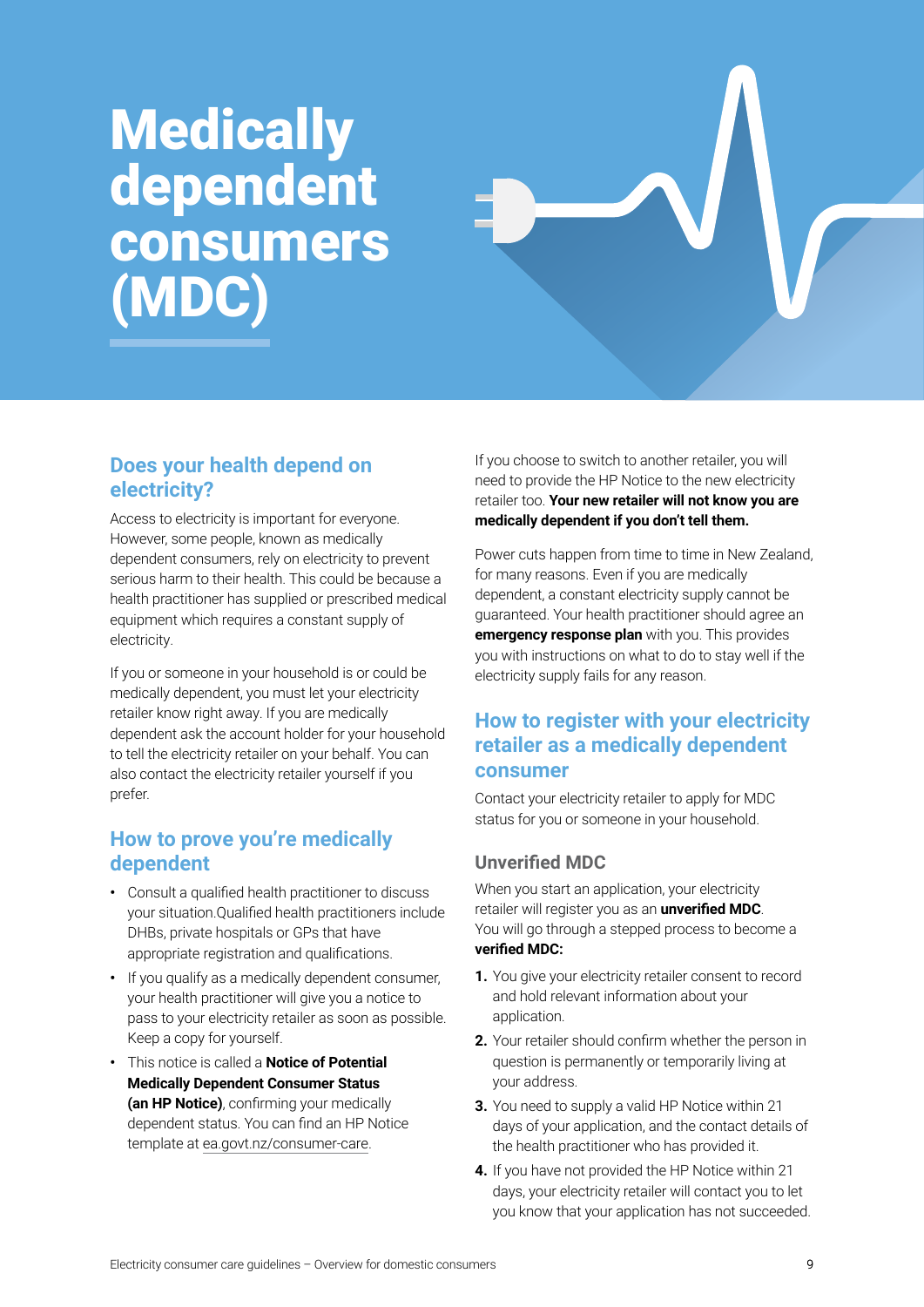### **Medically** dependent consumers (MDC)



#### **Verified MDC**

As a verified MDC, your electricity retailer should not disconnect your electricity supply for nonpayment. However, retailers have a right to be paid and they will pursue any debt using other means.

Unless your HP Notice has no expiry date electricity retailers can request re-confirmation of your medical dependency once a year. If your HP Notice expires or your retailer has reasonable cause to doubt the validity of your medical dependence, they could check your medical status more often.

Being a verified MDC does not mean the power will never go off at your house, power cuts do happen from time to time. It does mean your retailer should not disconnect you for non-payment.

#### **Costs**

In most cases, you will have to pay any costs associated with becoming verified as medically dependent.

#### **Your electricity retailer's responsibilities**

In their consumer care policy, your electricity retailer should list specific processes they have in place to minimise unexpected outages of electricity to medically dependent households, including:

- **•** notifying any MDC living in your household of any scheduled electrical outage so they can plan how to manage it
- **•** planned outages should not be changed without the electricity retailer trying to let you know
- **•** when emergency outages are required efforts should be made to contact you if time permits.

#### **What can you do if your electricity retailer does not accept your application?**

If your electricity retailer does not accept you or someone in your household as medically dependent, you can:

- **•** make a complaint using your retailer's complaints process; and
- **•** make a complaint to Utilities Disputes if your complaint remains unresolved.

For the duration of the dispute, your electricity retailer should treat your home as if a medically dependent consumer resides in it.

#### **You are medically dependent, and your electricity is out; what do you do?**

- **•** Follow your emergency response plan if the outage puts you at risk of harm.
- **•** Notify your electricity retailer immediately so they are aware you do not have an electricity supply.
- **•** In a medical emergency, call 111.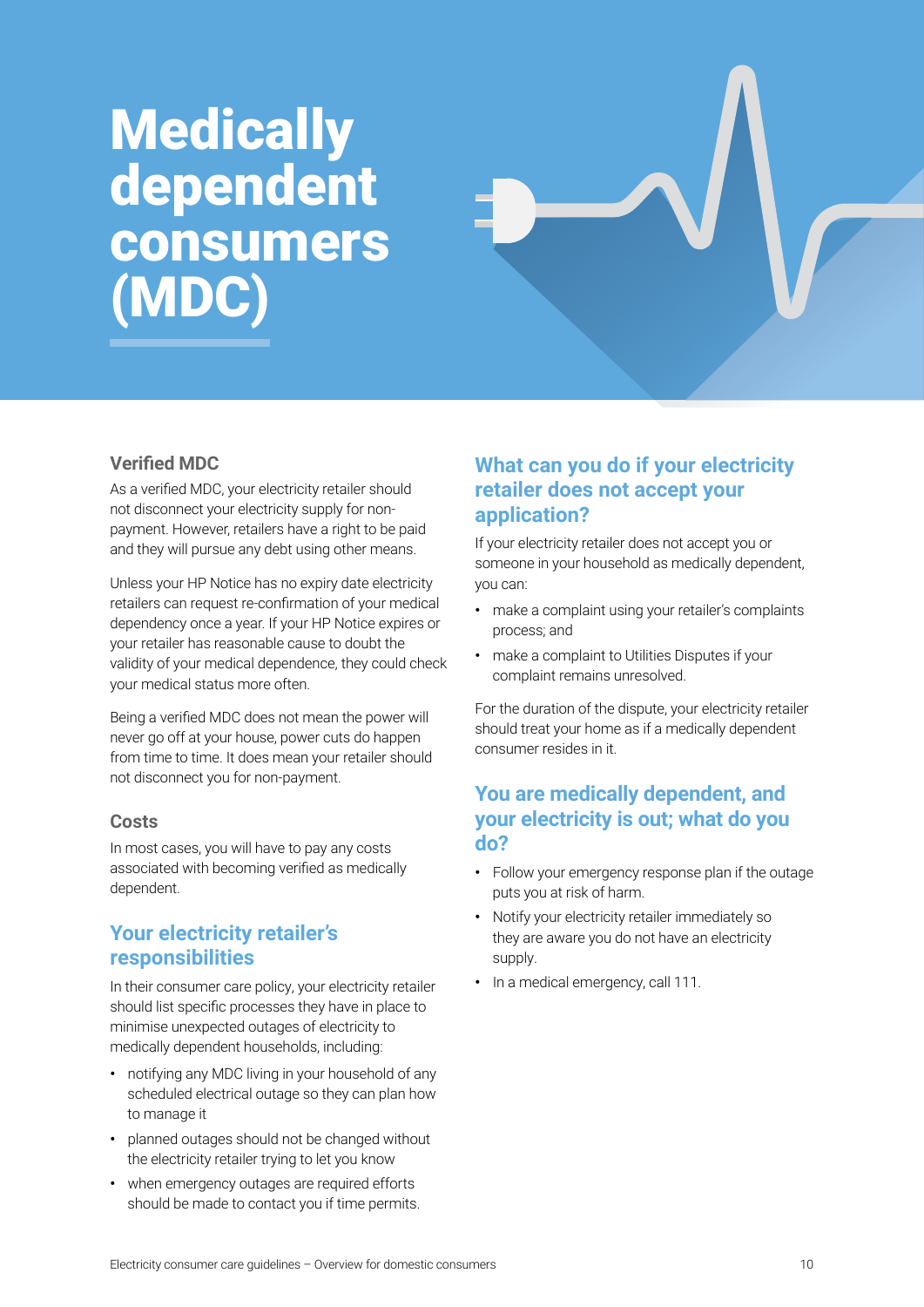### <span id="page-10-0"></span>What to do if you have no **electricity**



Despite best intentions, disruptions sometimes happen that can affect your electricity supply.

#### **Disconnection for non-payment**

If you have registered as a medically dependent consumer (MDC) with your electricity retailer, they should not disconnect you for non-payment of an electricity bill.

For all other customers, electricity retailers should only disconnect for non-payment as a last resort and only if they can do it safely and at a safe time.

Before this happens, electricity retailers should take all reasonable efforts to help you stay connected. Whether you are experiencing difficulties now, can see them coming in the future, or if you're having trouble paying your bills, talk to your retailer as soon as possible so they can help.

If the disconnection was unintentional, you are an MDC, or you have satisfied the requirements for reconnection, your electricity retailer should reconnect you as soon as possible.

To get reconnected you should contact your electricity retailer as soon as possible.

#### **Your electricity supply has failed**

You can experience an electricity outage for many reasons — such as extreme weather, network issues or traffic accidents.

If you lose electricity, be prepared to stay warm, have emergency supplies available, such as water, food, radio, torches, communication devices, and batteries to keep medical and other essential devices running. Many electricity retailers have detailed advice on their website for what to do if your electricity goes out.

#### **1. Identify whether it's only your supply or is it a broader problem?**

If other houses in your street are dark, it's likely someone will be working on the problem already. If you have a mobile internet connection, you can check the status of electricity faults in your area. You can also try to contact your electricity retailer to learn more about the outage.

#### **2. Only your house**

If it's only your house and you know how to, and it is safe to do so, check your switchboard to see if a circuit breaker or fuse has tripped and re-set it. If you don't know how to do this, or it doesn't solve the problem, report the fault to your electricity retailer as soon as you can.

**3. Activate your emergency response plan as soon as possible if you have one**

If you are an MDC, you should have an emergency response plan agreed with your health practitioner. Follow the instructions in your emergency response plan.

#### **4. Switch off appliances at the wall**

Some appliances like heaters and ovens could be a fire hazard, or sensitive electronic equipment like computers might be damaged when power is restored. Check that the premises is in a safe state to have electricity restored by turning off unnecessary or sensitive equipment.

Leave a couple of lights switched on, so you know when the power is back.

If you have concerns, contact your electricity retailer as soon as possible. If you are an MDC, also contact your health practitioner as soon as possible. In a medical emergency, call 111.